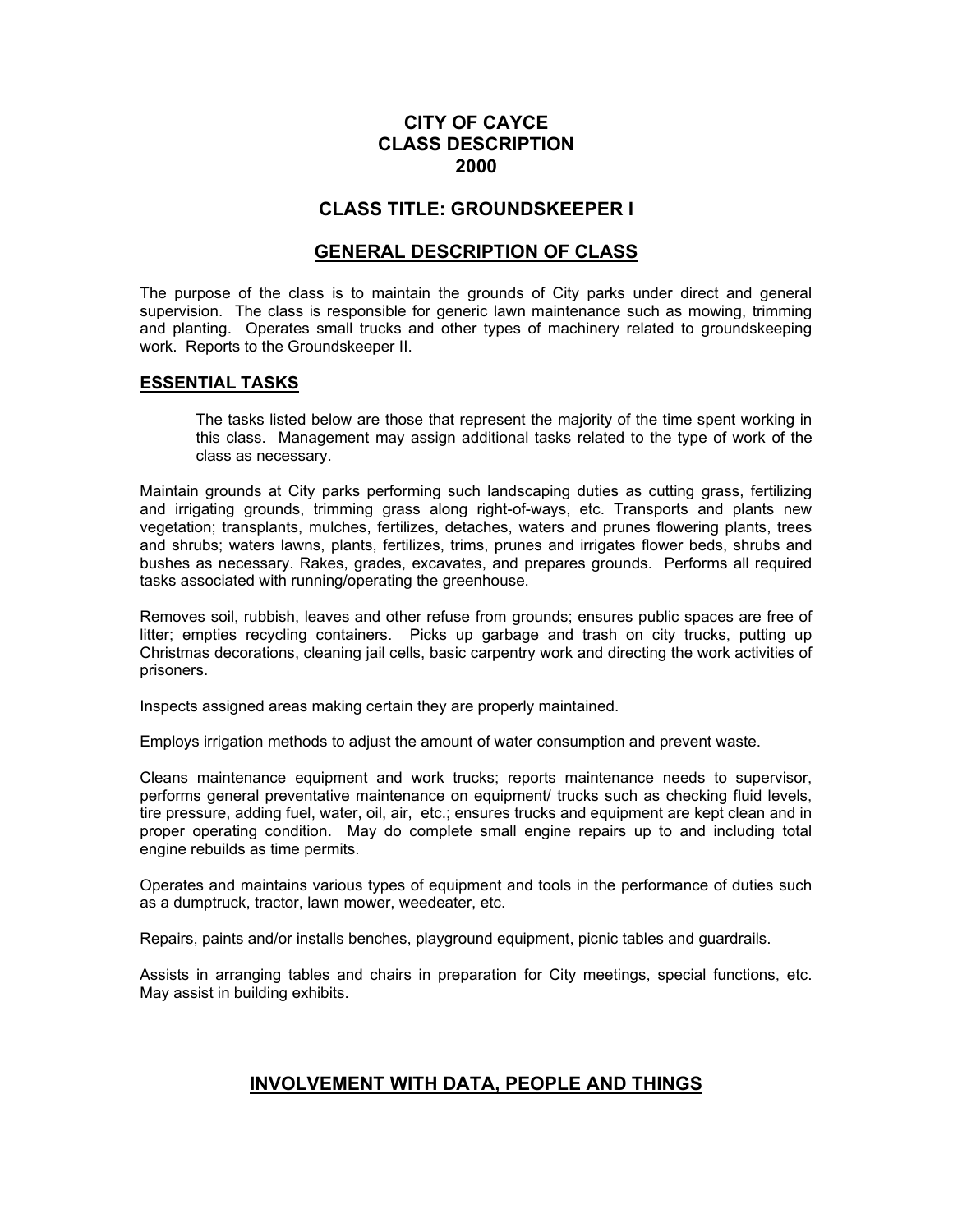### **CLASS TITLE: GROUNDSKEEPER I**

## **DATA INVOLVEMENT:**

Requires comparing or inspecting items against a standard.

## **PEOPLE INVOLVEMENT**:

Requires serving others such as the general public, attending to their requests and exchanging information with them.

### **INVOLVEMENT WITH THINGS:**

Requires handling or using machines, tools, or equipment requiring brief instruction or experience such as shovels, rakes, pruning saws, saws, hedge and brush trimmers, and axes, as well as power lawnmowers, chain saws and electric clippers.

# **COGNITIVE REQUIREMENTS**

## **REASONING REQUIREMENTS:**

Requires performing semi-routine work with occasional problems.

#### **MATHEMATICAL REQUIREMENTS:**

Requires performing basic addition and subtraction.

#### **LANGUAGE REQUIREMENTS:**

Requires comprehending simple signs and labels; understanding routine lists of instructions when explained; little or no reading or writing required by the job; basic speaking skills not necessarily including complete sentences.

#### **MENTAL REQUIREMENTS:**

Requires performing simple, repetitive manual tasks following a few definite procedures; requires minor short term planning; requires little attention for accurate results.

# **VOCATIONAL/EDUCATIONAL AND EXPERIENCE PREPARATION**

## **VOCATIONAL/EDUCATIONAL PREPARATION:**

Requires instruction that is sufficient for satisfactory job performance.

#### **SPECIAL CERTIFICATIONS AND LICENSES:**

Must possess a valid South Carolina drivers license

## **EXPERIENCE REQUIREMENTS:**

Minimum of six months to one year as a groundskeeper, or equivalent.

# **AMERICANS WITH DISABILITIES ACT REQUIREMENTS**

## **PHYSICAL AND DEXTERITY REQUIREMENTS:**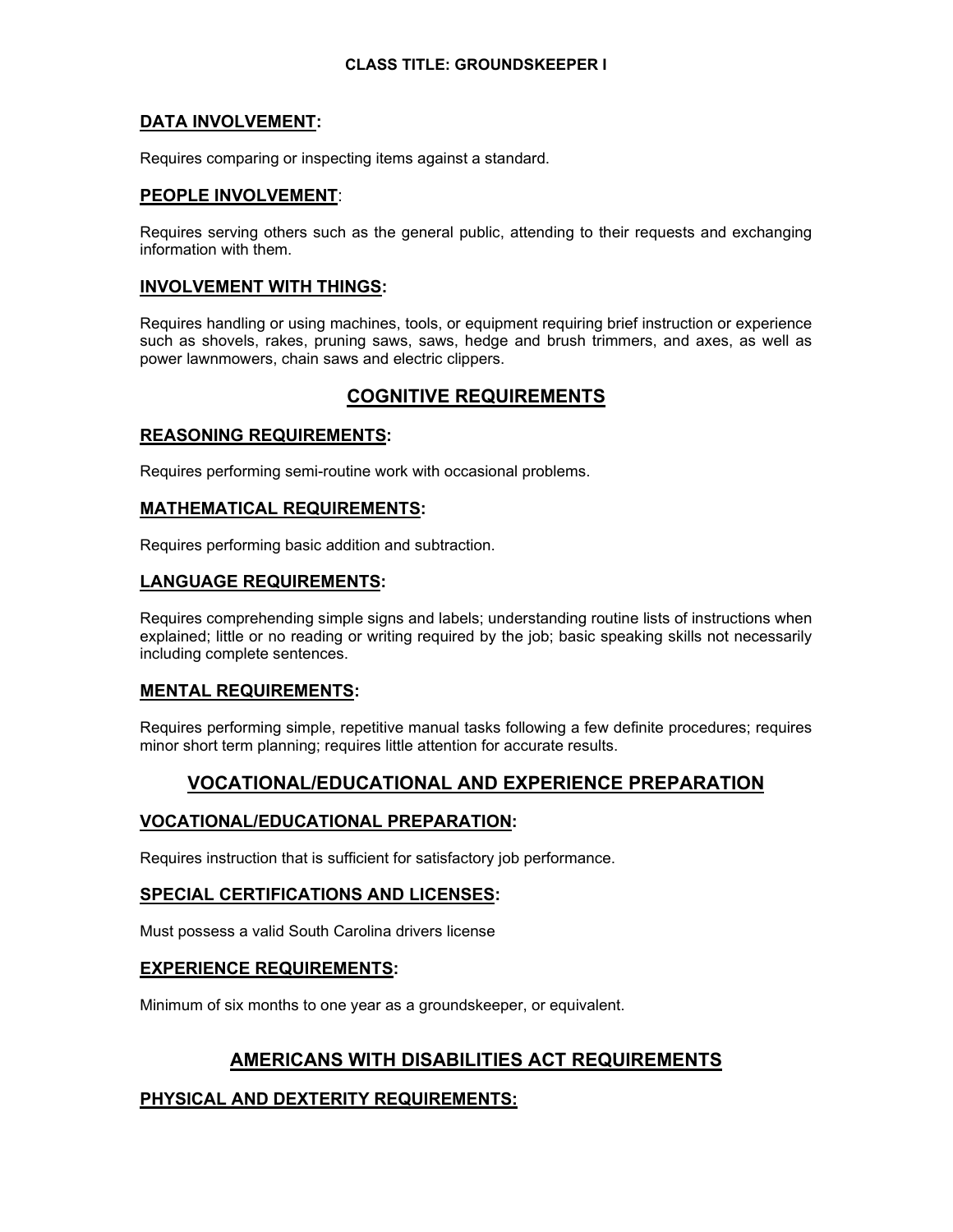#### **CLASS TITLE: GROUNDSKEEPER I**

Requires medium work that involves walking, standing, and stooping all of the time and involves exerting between 20 and 50 pounds of force on a regular and recurring basis.

#### **ENVIRONMENTAL HAZARDS:**

The job may risk exposure to dusts and pollen, extreme heat and/or cold, wet or humid conditions, extreme noise levels, animals and wildlife, heights, traffic, and moving machinery.

#### **SENSORY REQUIREMENTS:**

The job requires normal visual acuity, field of vision, hearing, speaking, color perception, sense of smell, and depth perception.

## **JUDGMENTS AND DECISIONS**

#### **JUDGMENTS AND DECISIONS:**

Requires very few decisions, affecting only the individual; work in a very stable environment with clear and uncomplicated written/oral instructions.

## **ADA COMPLIANCE**

The City of Cayce is an Equal Opportunity Employer. ADA requires the City to provide reasonable accommodations to qualified individuals with disabilities. Prospective and current employees are invited to discuss accommodations.

## **SOUTH CAROLINA RETIREMENT SYSTEMS**

Belongs to the South Carolina Retirement System.